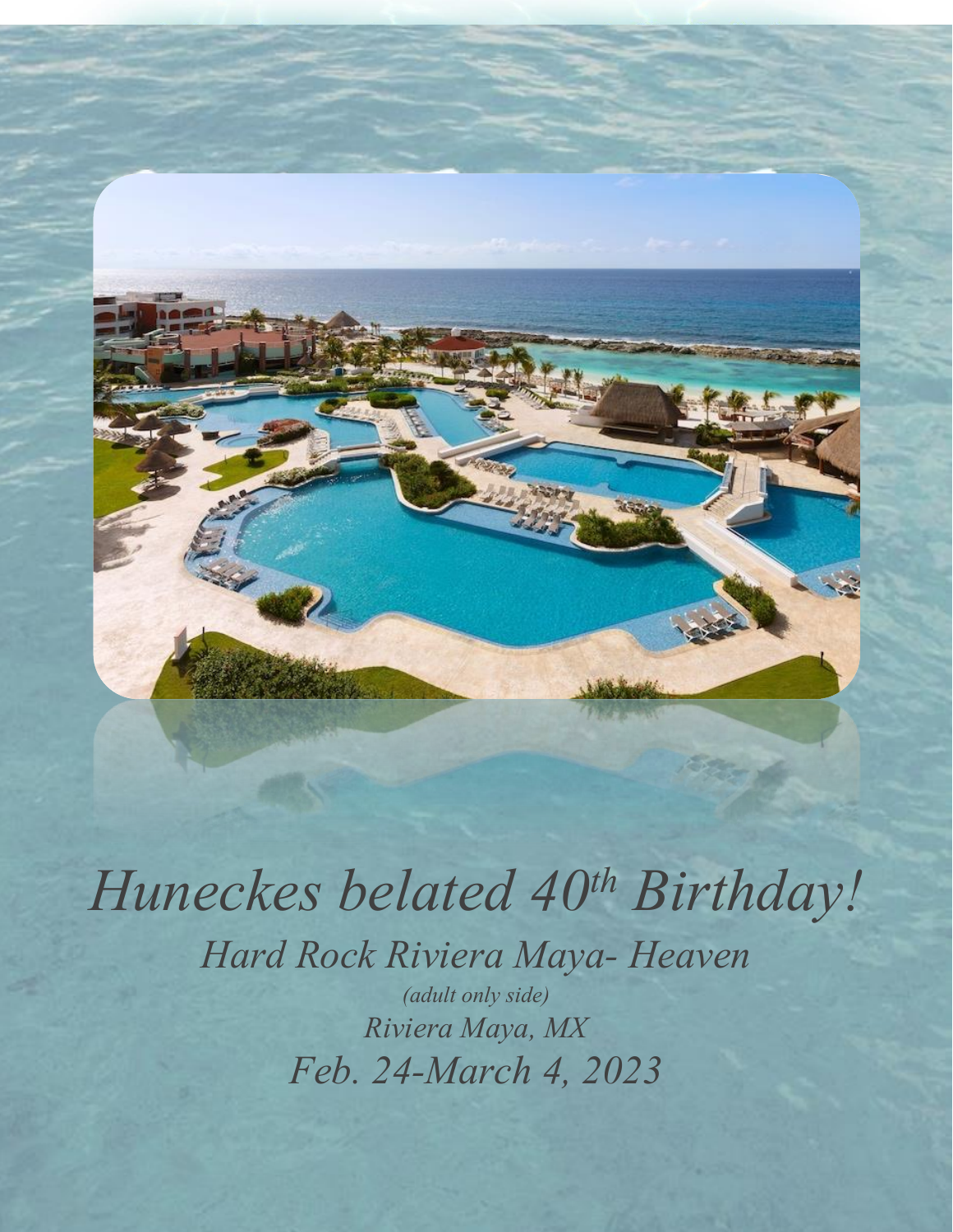

#### **TO RESERVE YOUR ROOM CLICK HERE:** <https://www.beachbumvacations.com/reservation/>

Our wedding travel concierge is Sue Hassan

\_\_\_\_\_\_\_\_\_\_\_\_\_\_\_\_\_\_\_\_\_\_\_\_\_\_\_\_\_\_\_\_\_\_\_\_\_\_\_\_\_\_\_\_\_\_\_\_\_\_\_\_\_\_\_\_\_\_\_\_\_\_\_\_\_\_\_\_\_\_\_\_\_\_\_\_\_\_\_\_\_\_\_\_\_\_\_\_\_\_\_\_\_\_\_\_\_\_\_\_\_\_\_\_\_\_\_\_\_\_\_\_\_\_\_\_\_\_\_\_\_\_\_\_\_\_

Travel the WORLD with US' Phone: 1-877-943-8282 Ext 21 Email: Sue@beachbumvacation.com **For a faster response time, please email Sue. Bookings must be made via our online form at [www.beachbumvacations.com/reservation](http://www.beachbumvacations.com/reservation) to ensure accuracy.** 

**Reservations cannot be made via phone.**

Sue at Beach Bum Vacations is here to help you join us for our birthday trip traveling to Riviera Maya in February/March of 2023. She's here to make your travel arrangements a breeze and answer any questions you may have along the way.

She will be coordinating all of the guests in this group in order to make travel easy and stress-free. You will need to book your room reservations with Sue and let her know you are part of the Hunecke party, to ensure you are included in their group.

Below are **APPROXIMATE** per couple all inclusive rates that you can view below. The below rates are current as of April 15, 2022 and are subject to change at any time. Please send an email to [sue@beachbumvacation.com](mailto:sue@beachbumvacation.com) and she will give you a current quote based on your needs. Travel Protection and airfare can be added upon request. Availability is subject to change at any time, so please consider booking early to make sure you can stay for your preferred dates/room type.

#### **You can customize your travel dates and length of stay for whatever works best for you!**

Rates below are based on 2 people staying 4 or 6 nights. Below rates include your all inclusive resort stay and private transportation to/from the resort (flights are not included, please let Sue know if you would like her to arrange these for you):

www.BEACHBUMVACATTEN.com

"TRAVFI THE WORLD WITH US"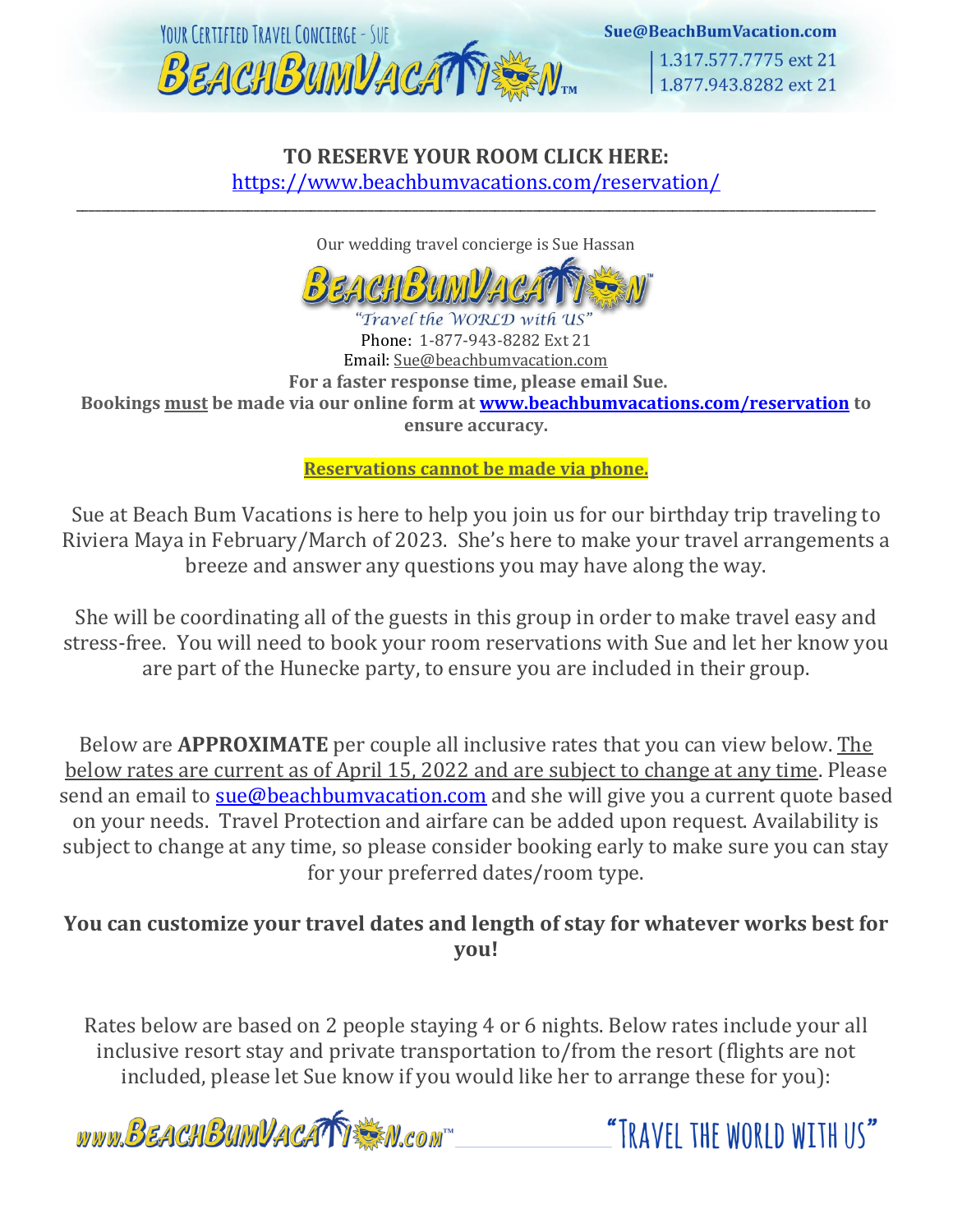

### **4 nights (Feb 25 – March 1)**

Heaven Deluxe Gold - \$2,150 per couple Heaven Deluxe Platinum Sky Terrace - \$2,413 per couple Heaven Deluxe Swim Up - \$2,594 per couple

## **6 nights (Feb 25 – March 3)**

Heaven Deluxe Gold - \$3,092 per couple Heaven Deluxe Platinum Sky Terrace - \$3,457 per couple Heaven Deluxe Swim Up - \$3,873 per couple

**Please contact Sue for an up-to-date, custom quote based on your preferred travel dates and number of guests.** 

**\*\*Airfare is not included in the prices above but can be added. Please contact Sue for current airfare options.\*\*** 



#### **WHAT'S INCLUDED?**

Accommodations as selected, taxes, all meals, unlimited alcoholic and non-alcoholic beverages, in-room mini-bar with beer, water, soft drinks (re-stocked once a day), 24 hour room service, daily and nightly activity program, non-motorized water sports, live music and shows, fitness center, taxes and gratuities all included.

NOTE: Inquire with **[sue@beachbumvacation.com](mailto:sue@beachbumvacation.com)** for up-to-date airfare rates into Cancun for your dates of travel.

www.BEACHBUMVACATTEM.com

"TRAVEL THE WORLD WITH US"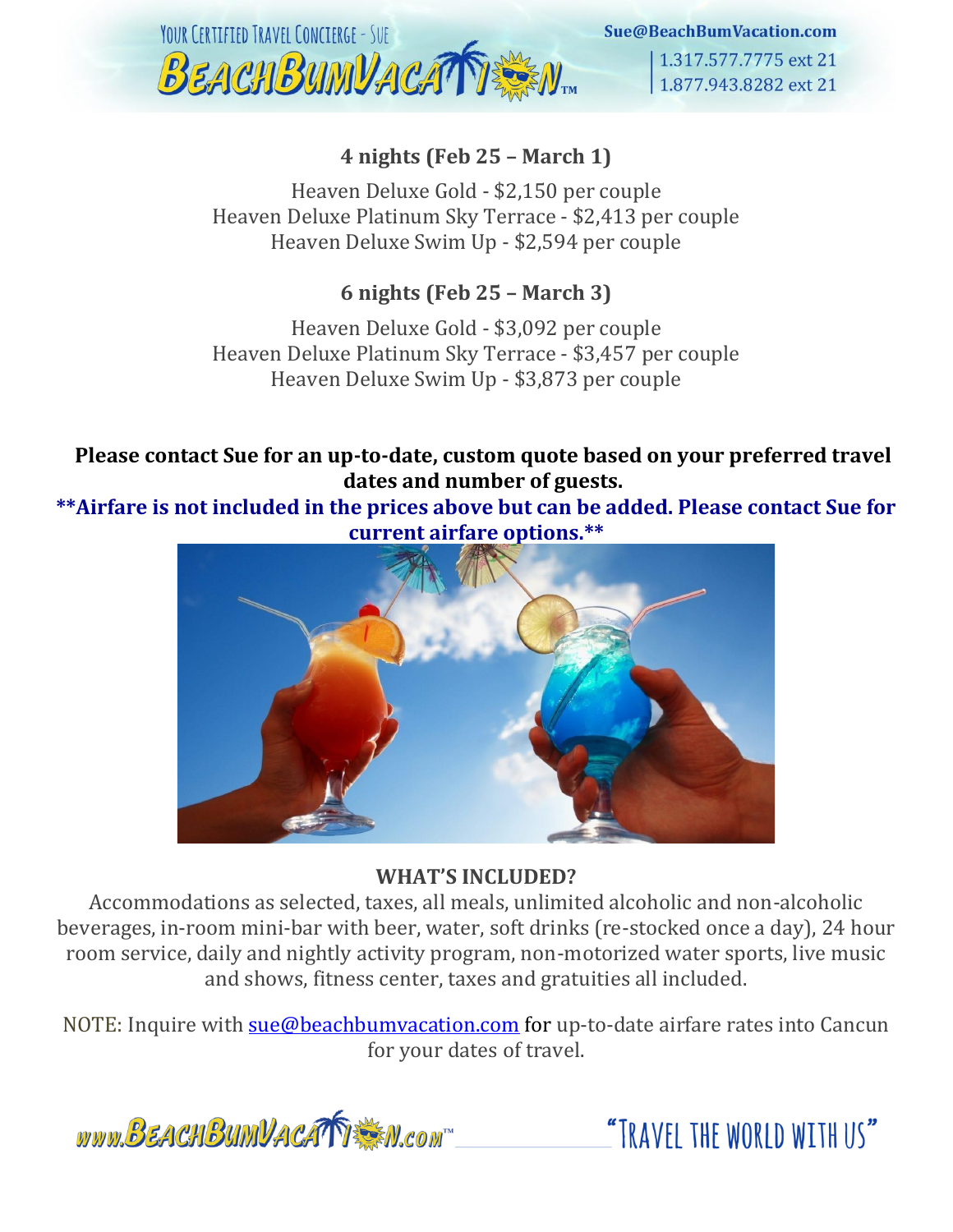

1.877.943.8282 ext 21

#### **This resort does sell out VERY often, so it is important that you contact Beach Bum Sue and pay the deposit of \$150 per person to reserve your room before this date. Inventory is not currently being held and is subject to change at any time so please consider booking/paying your deposit ASAP to secure your room and join the Ingalls!**

\*Please fill in the Reservation Form at www.beachbumyacations.com/reservation with information as it appears on your passport to secure your room!  $\odot$ 

## **\*\*\* Process of Booking** \*\*\*

❖ Determine your travel dates & who you'll be sharing a room with then click on the secure Reservation Link and fill in your information: \*RESERVATION link:<https://www.beachbumvacations.com/reservation/>

#### **This form will ask for your credit card info, but Beach Bum Sue will contact you to verify all details and amount before anything is charged to your card. ©**

- ❖ If you have frequent flyer miles or airline credit vouchers Sue is NOT able to book your flight. You must do so on your own.
- ❖ Determine if you want travel protection. It's highly recommended! Insurance rates below are based on your total vacation package value per person. Please inquire with Sue at the time of booking for insurance costs.





"TRAVFI THE WORLD WITH US"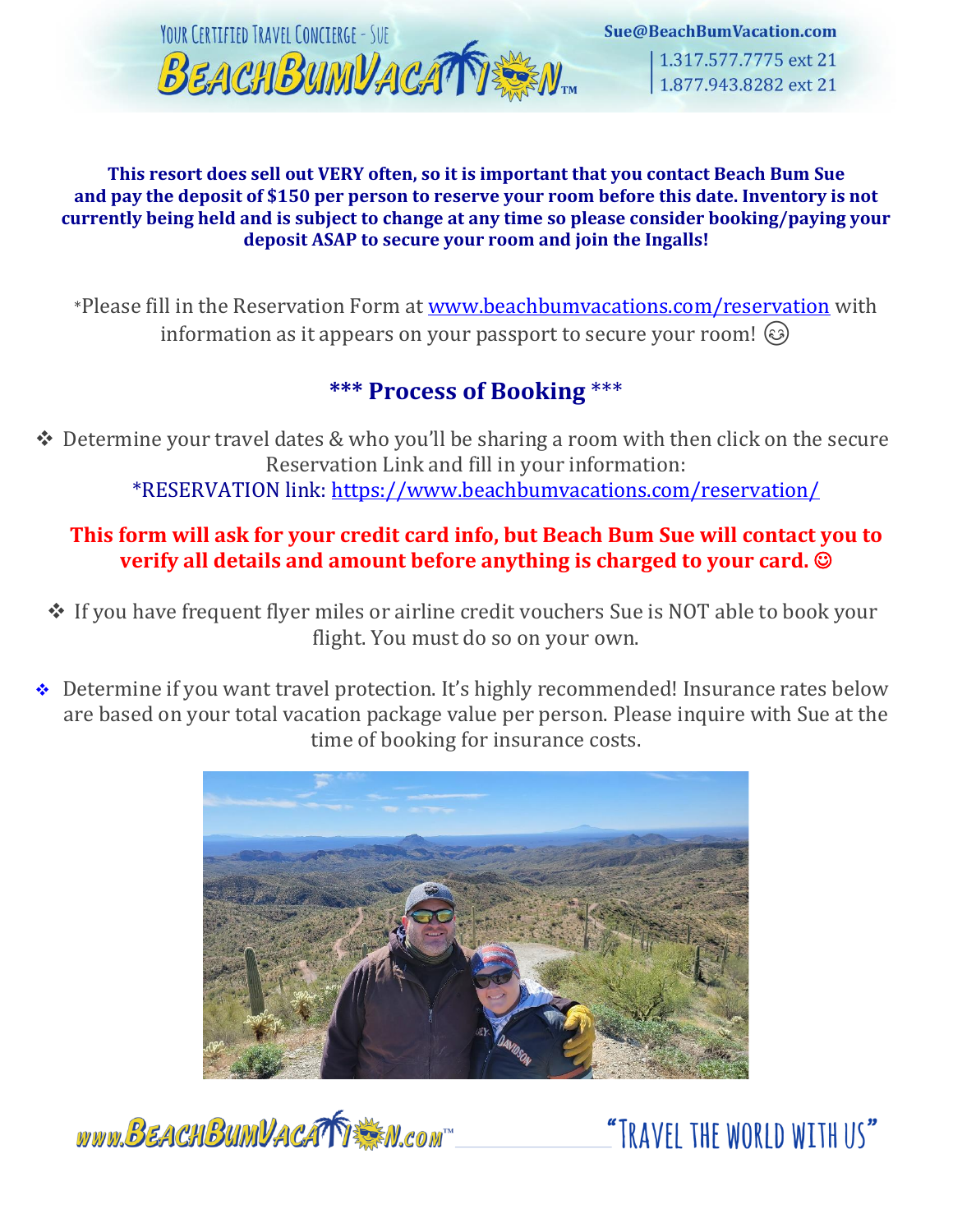

#### ❖ **DOWN PAYMENT OPTIONS:**

1) Room Only: Booking deposit is \$150 per person. 2) Room with insurance: Booking deposit is \$150 per person + the cost of insurance. 3) Room and flights: Booking deposit is \$150 per person + total airfare cost. 4.) Room, insurance and flights: Booking deposit is \$150 per person + total airfare cost + cost of insurance.

❖ After the down payment is made the final balance is due no later than 45 days prior to your travel dates.

Once you place your reservation and your payment has been applied you will receive a confirmation invoice/itinerary for your trip!

#### **\*\*\* Important Travel & Booking Information \*\*\***

When should I book? As soon as possible for the best flight schedules and guaranteed availability at the resort! Rooms are NOT currently being held so please consider that your room cannot be guaranteed until you're booked with your deposit paid.

\*IMPORTANT! -- Airfare WILL fluctuate depending on availability at time you make your reservation, please make your payment with Sue as soon as possible to ensure the lowest rate and best flight time options. You will fly into the Cancun airport (CUN).

Who should I ask for when making my reservation? All reservations must be made directly through Sue at Beach Bum Vacation. [www.beachbumvacations.com/reservation](http://www.beachbumvacations.com/reservation)

Payment policy: Full payment is due 45 days prior to departure.

Visa, MasterCard, American Express and Discover are also accepted.

What travel documents will I need? You will need a valid passport book in order to travel to Cancun, no exceptions.

You will need to indicate on the form if you accept or decline TRIP INSURANCE.

PLEASE NOTE: Insurance CANNOT be added after payment is made. Insurance is due at the time of making the reservation along with the down payment. Please inquire with Sue for specific insurance options according to your travel preferences.

Special Needs: Please specify if anyone in your party meets any of the following criteria: (1) holds frequent flyer miles (2) is hearing or vision impaired (3) has dietary restrictions (4) needs a wheelchair (5) is diabetic (6) is highly allergic

www.BEACHBUMVACATTEM.com

"TRAVFI THE WORLD WITH US"